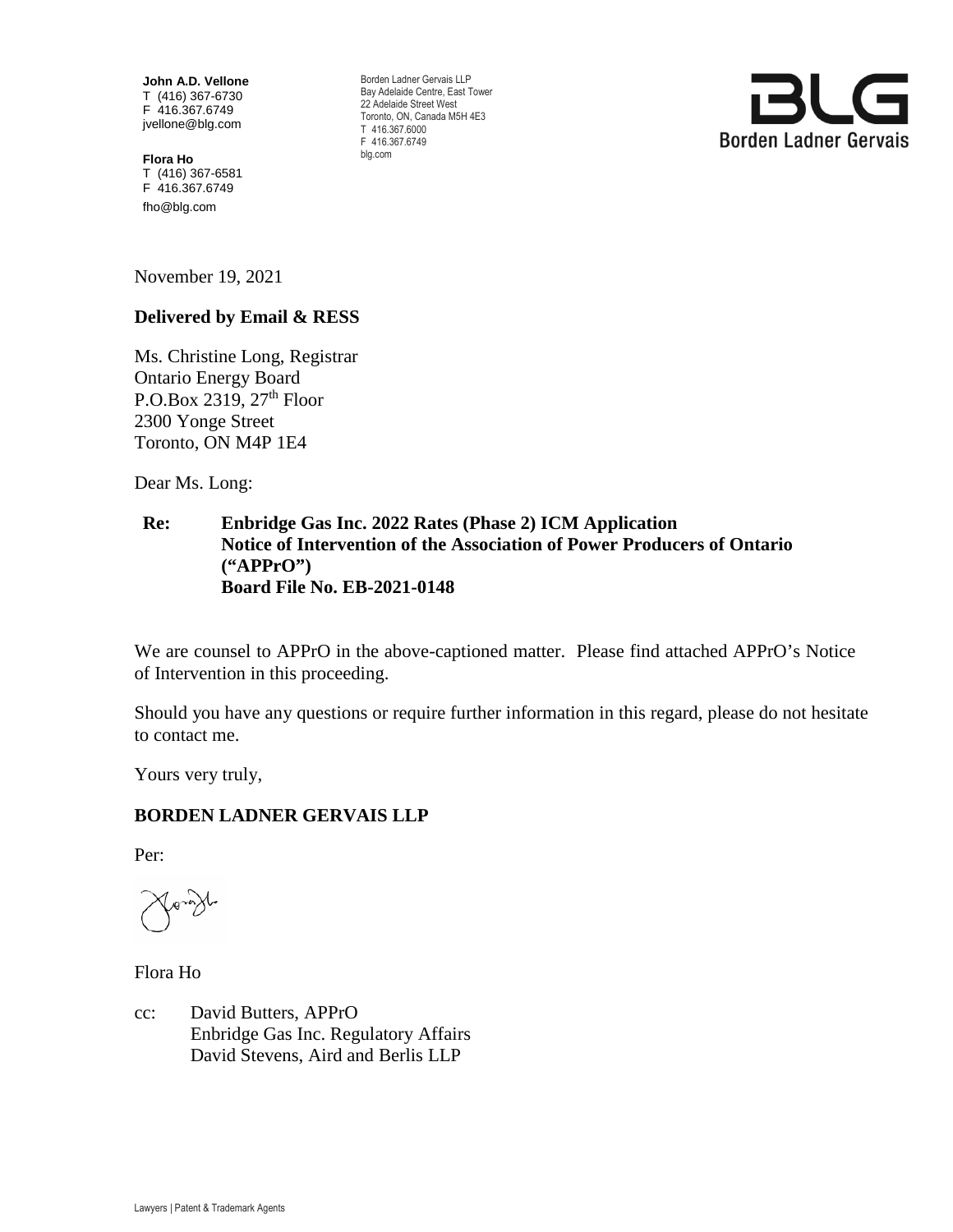**IN THE MATTER OF** the *Ontario Energy Board Act, 1998*, S.O. 1998, c. 15, Sched. B, as amended;

**AND IN THE MATTER OF** an Application by Enbridge Gas Inc., pursuant to section 36(1) of the *Ontario Energy Board Act, 1998* for an order or orders approving or fixing just and reasonable rates and other charges for the sale, distribution, transmission and storage of gas as of January 1, 2022.

#### **NOTICE OF INTERVENTION OF THE**

#### **ASSOCIATION OF POWER PRODUCERS OF ONTARIO ("APPrO")**

#### **NOVEMBER 19, 2021**

#### **APPrO**

67 Yonge St Suite 1040, Toronto, ON M5E 1J8

#### **David Butters**

President Tel: (416) 322-6549, x231 Facsimile: (416) 481-5785 Email: david.butters@appro.org

#### **Borden Ladner Gervais LLP**

Bay Adelaide Centre, East Tower 22 Adelaide St W. Toronto ON M5H 4E3

#### **John A.D. Vellone**

Tel: (416) 367-6730 Facsimile: (416) 367-6749 Email: jvellone@blg.com

#### **Flora Ho**

Tel: (416) 367-6581 Facsimile: (416) 367-6749 Email: fho@blg.com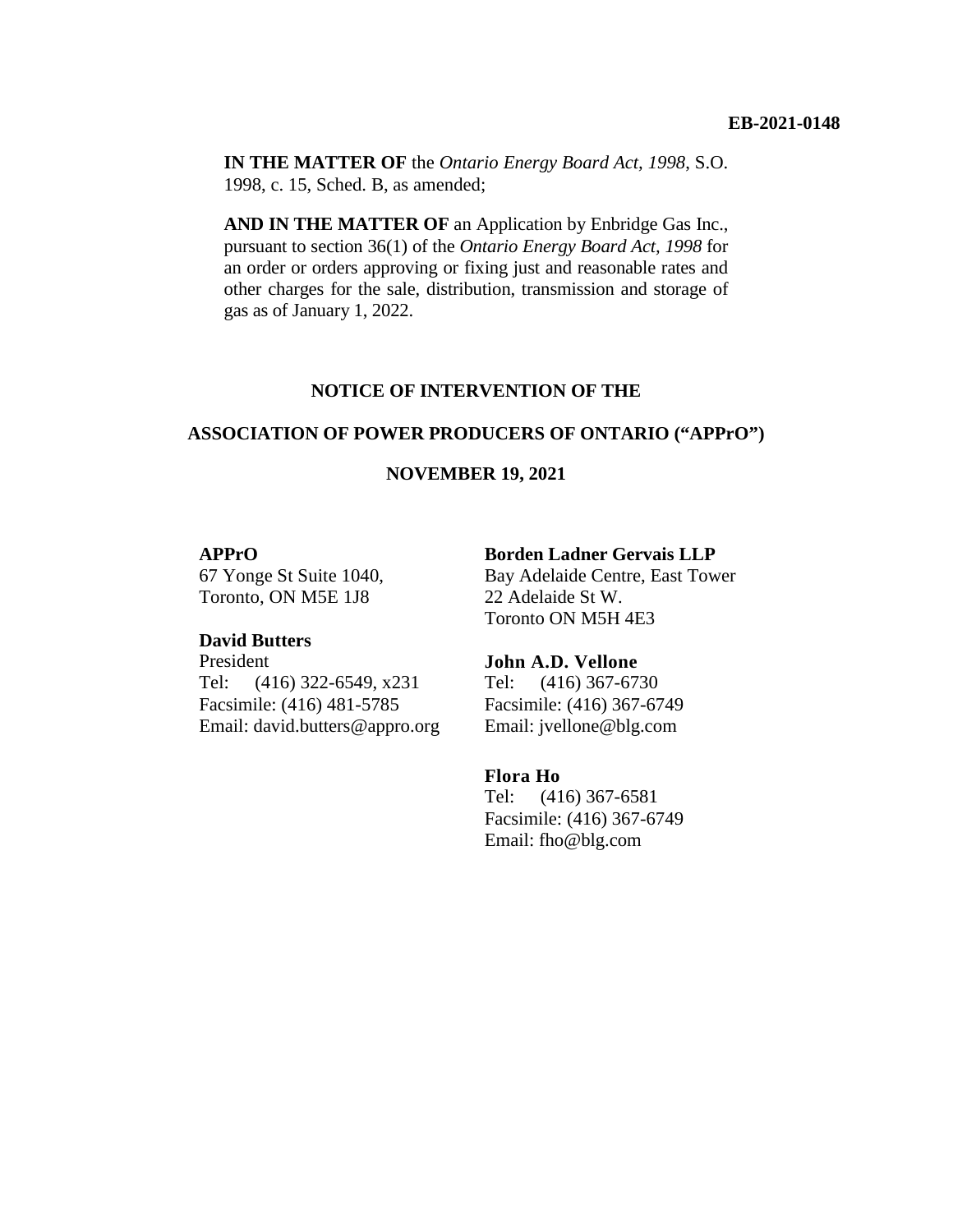# **INTRODUCTION:**

- 1. On August 30, 2018, in the MAADs Decision (EB-2017-0306 / EB-2017-0307), the Ontario Energy Board (the "**Board**") approved a rate setting mechanism (Price Cap IR) for Enbridge Gas Inc. ("**EGI**" or the "**Applicant**"), which set out a multi-year incentive rate-setting mechanism ("**IRM**") for a five-year term from 2019 to 2023.
- 2. On June 30, 2021, EGI filed an application with the Board under section 36(1) of the *Ontario Energy Board Act, 1998*, as amended, for an Order approving or fixing just and reasonable rates for the distribution, transmission and storage of natural gas effective January 1, 2022 (EB-2021-0147) (the "**Phase 1 Application**"), being the fourth annual rate adjustment application under the IRM. In the Phase 1 Application EGI advised that it will file evidence to request ICM funding in Phase 2 of its 2022 Rate Application.
- 3. On October 15, 2021, EGI filed Phase 2 of its 2022 Rate Application, which addresses matter related to its 2022 ICM funding request ("**ICM Application**"). The ICM Application is seeking Board approval for ICM funding for five projects in 2022 - the St. Laurent Ottawa North Replacement (Phase 3) Project and NPS 20 Replacement Cherry to Bathurst Project in the Enbridge Gas Distribution ("**EGD**") rate zone, and the Dawn to Cuthbert Replacement and Retrofits Project, Byron Transmission Station Project and Kirkland Lake Lateral Replacement Project in Union Gas ("**Union**") rate zones. (collectively, "**ICM Projects**").
- 4. APPrO hereby requests intervenor status in the ICM Application.
- 5. APPrO actively participated in EGI's 2021 Rate Application "Phase 2" ICM Application (EB-2020-0181), 2021 Rate Application "Phase 1" (EB-2020-0095), 2020 Rate Application (EB-2019-0194), 2019 Rate Application (EB-2018-0305) and Enbridge Gas Distribution Inc. and Union Gas Limited's (i.e. the predecessor utilities of EGI) application for amalgamation and rate-setting mechanism (EB-2017-0306 / EB-2017-0307) and in prior year rate adjustments for both EGDI (EB-2017-0086, EB-2016-0215, EB-2015-0114) and UGL (EB-2014-0271, EB-2015-0116) ("**Prior Decisions**").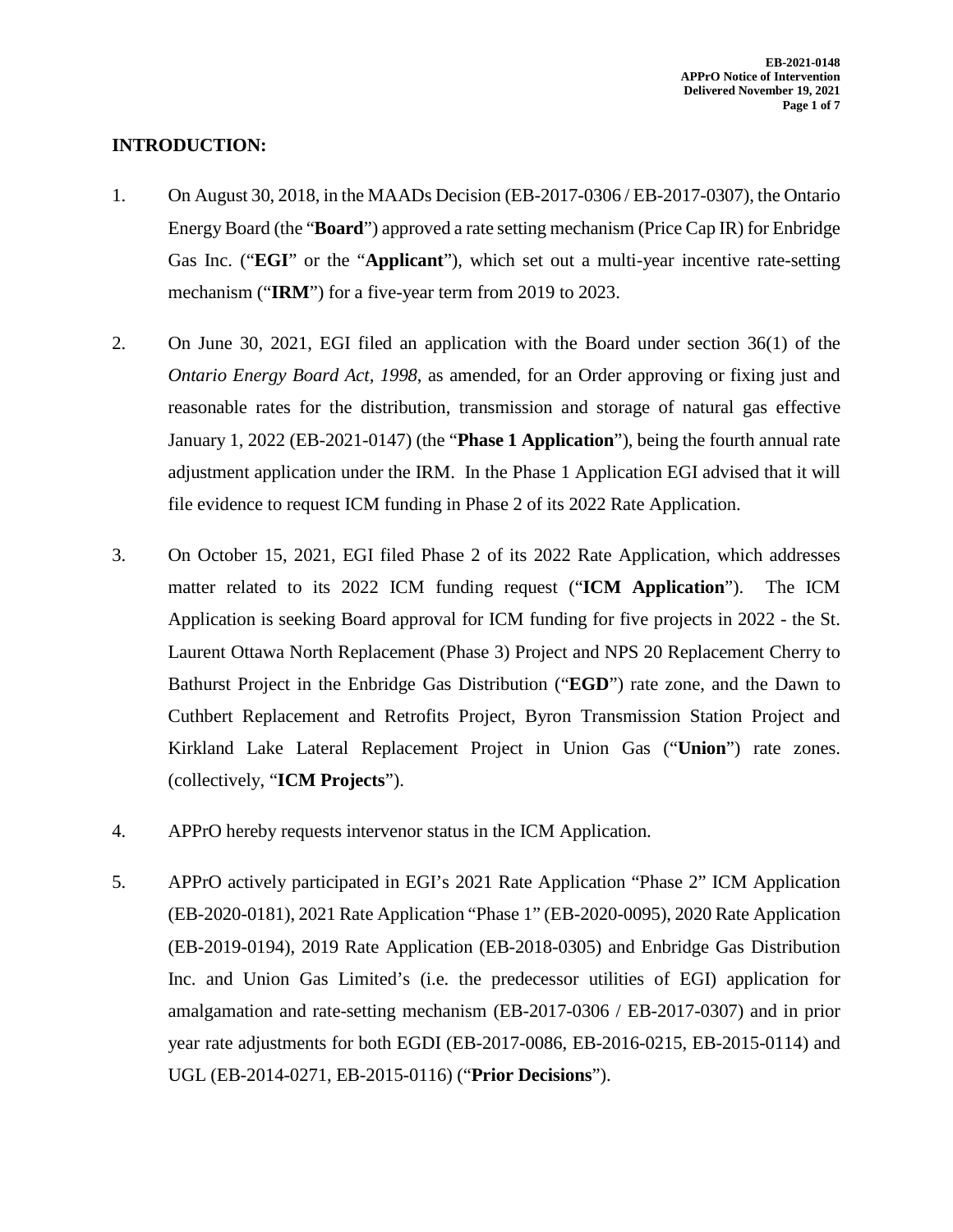## **INTEREST OF THE INTERVENOR:**

- 6. APPrO is a non-profit organization representing more than 100 companies involved in the generation of electricity in Ontario, including generators and suppliers of services, equipment and consulting services. APPrO members produce power from natural gas, as well as hydro, gas, nuclear, wind, waste wood and other sources. APPrO's members have a direct and significant interest in this proceeding.
- 7. Among APPrO's members are gas-fired generators in both EGD and Union's franchise areas. In the EGD franchise area, generators take service primarily under Rate 125. All customers in the Rate 125 rate class are power generators and are not represented by any other consumer group. Within the Union franchise area, gas-fired generators contract for distribution and transportation services under several rate classes, including Rate 100 and Rate 20 in Union North and Rate T2 and Rate M12 in Union South.
- 8. The evidence filed by the Applicant indicates that it seeks approval of ICM funding for the ICM Projects, which would have bill impacts on customers. Specifically, the Applicant's evidence shows that part of the ICM Project revenue requirement would be allocated to the rate zones under which APPrO members take service. The Applicant's request for funding for the ICM Projects are material and will have an impact on gas-fired generators, including APPrO's members.
- 9. APPrO was an active participant in the proceedings of the Prior Decisions and APPrO has an interest in ensuring that the request for rates is in accordance with the Board's Decision in those proceedings.
- 10. APPrO's interest in this proceeding is to represent the interests of generators, including in respect of the Applicant's request for ICM funding, focusing on questions that are relevant to the Board's test for ICM eligibility of the ICM Projects, including whether there is a need for the ICM Projects; whether the costs for the ICM Projects are reasonable and prudent; and issues relating to the allocation of the ICM Projects' revenue requirement to the various rate classes.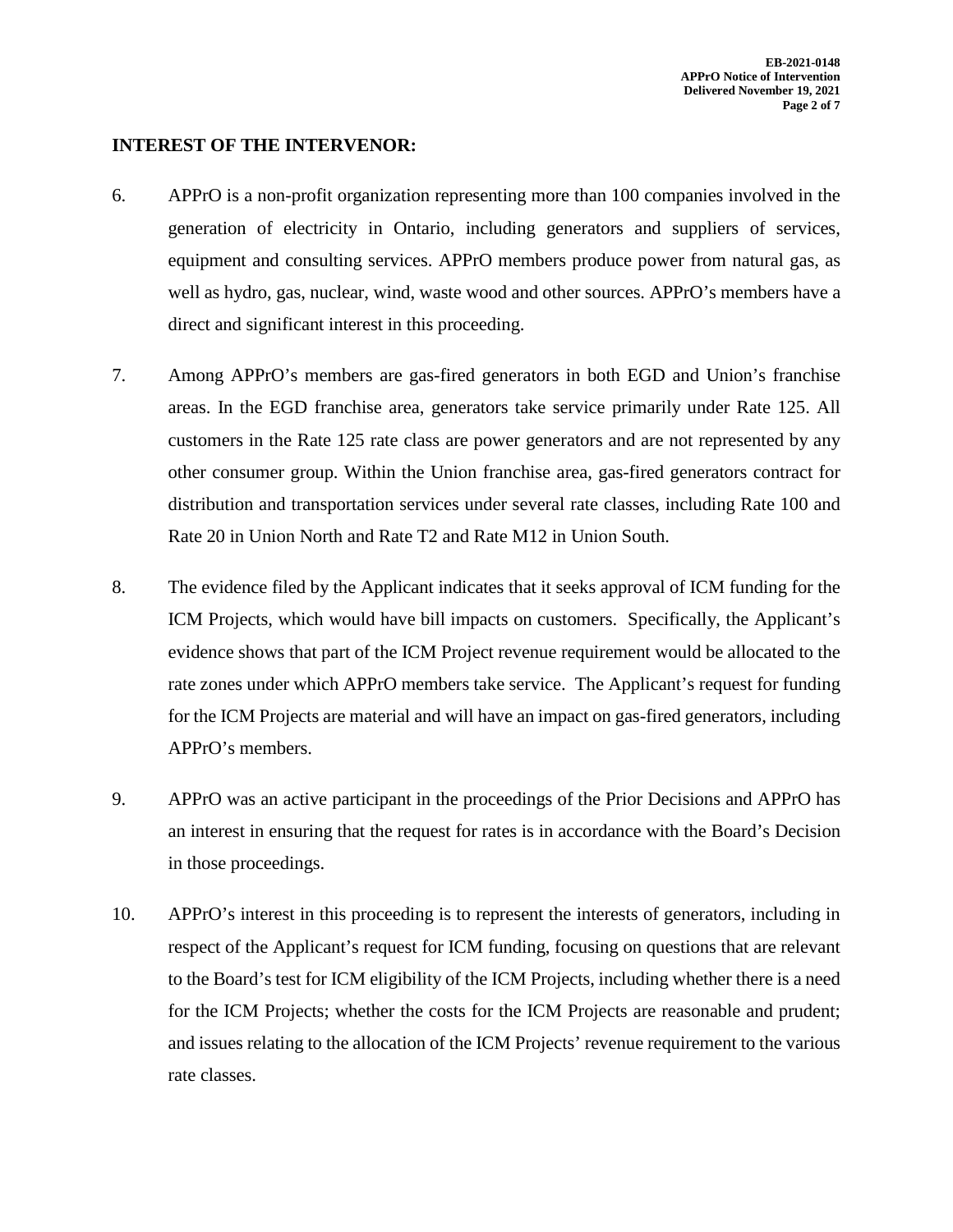## **SCOPE OF PARTICIPATION:**

11. APPrO reserves the right to participate in all aspects of the proceeding. APPrO also reserves the right to present evidence as it may deem necessary.

#### **APPrO's EXPERIENCE AS A FREQUENT INTERVENOR:**

12. APPrO has a record of participating in Board proceedings as an intervenor. As required by Rule 22.03(b) of the Board's Rules of Practice and Procedure and Rule 3.03.1 of the Board's Practice Direction on Cost Awards, APPrO filed with the Board information on APPrO's mandate, objectives, membership, constituency, programs and activities and other relevant information within the previous 12 month period as part of EB-2021-0243, and EB-2020- 0192. This document has been updated and attached as Attachment 1 to this Notice of Intervention.

## **COSTS:**

- 13. Pursuant to s. 3.06 of the Board's Practice Direction on Cost Awards, APPrO intends to seek an award of costs from the Applicant. In accordance with s. 3.03(a) of the Board's Practice Direction on Cost Awards, APPrO represents the direct interests of consumers in relation to the Applicant's regulated services. APPrO's members are among the largest consumers of the Applicant's services.
- 14. APPrO has a record of participating in Board proceedings in a responsible and efficient manner and the Board determined that APPrO was eligible for cost awards in other proceedings, including in EGI's 2021 Phase 1 and 2 rate cases, EGI's London Line Replacement Project Leave to Construct Application, EGI's 2020 and 2019 rate case and both UGL and EGDI rates cases and several natural gas proceedings that had unique impacts on power generators (including, among others, NGEIR and storage allocation proceedings). APPrO believes it is appropriate for the Board to do so again in the context of this proceeding and in light of the potential impacts of the ICM Projects on APPrO's members.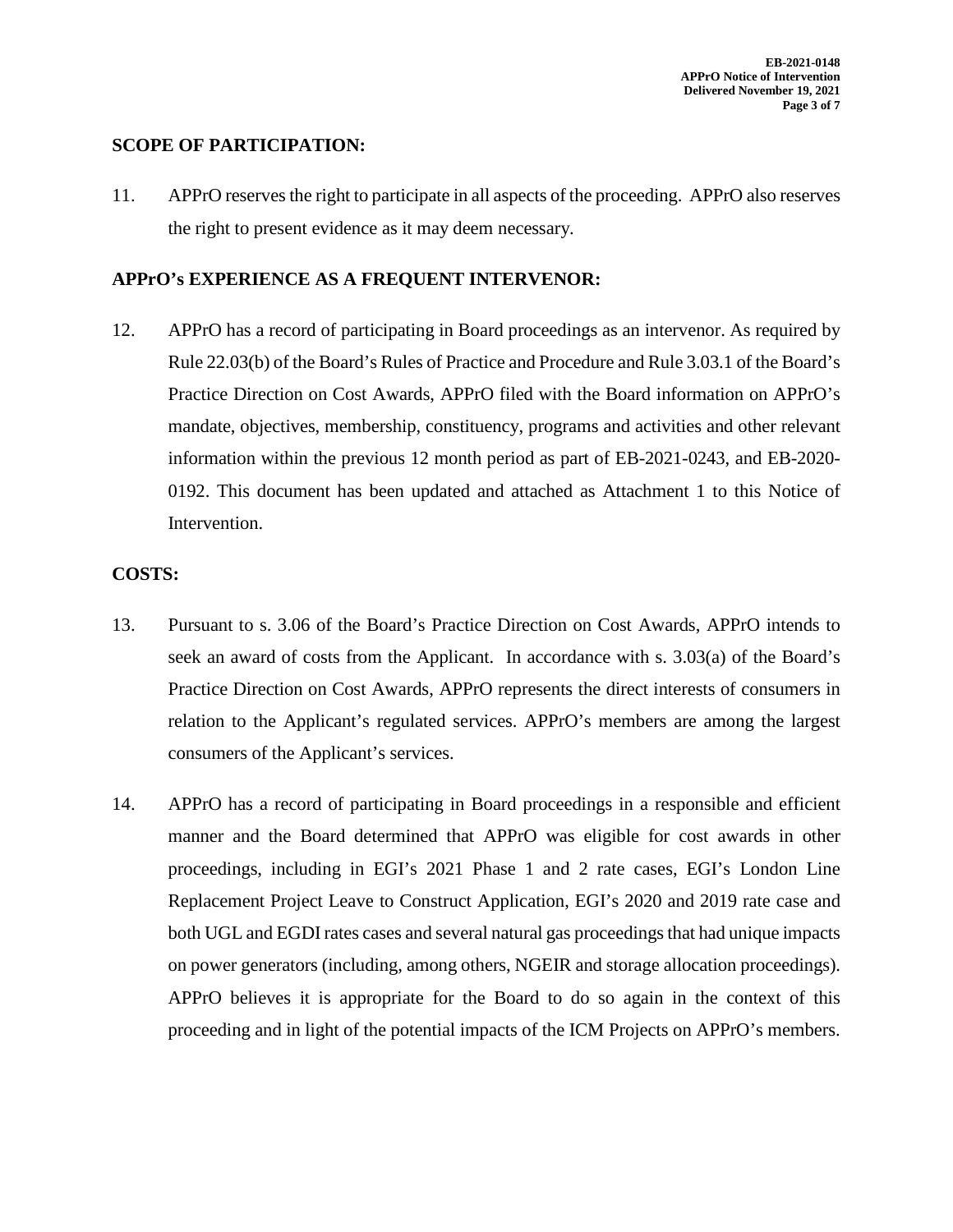**EB-2021-0148 APPrO Notice of Intervention Delivered November 19, 2021 Page 4 of 7**

#### **COUNSEL/REPRESENTATIVES**

15. APPrO requests that the Board, the Applicant and all intervenors provide it and its counsel with copies of all written evidence and correspondence related to the proceeding, at the contact information below. APPrO asks that the Applicant deliver electronic copies of the ICM Application and all other evidence to Borden Ladner Gervais LLP and APPrO at the coordinates listed below.

> **APPrO**  67 Yonge St Suite 1040, Toronto, ON M5E 1J8

**David Butters**  President Tel: (416) 322-6549, x231 Facsimile: (416) 481-5785 Email: david.butters@appro.org **Borden Ladner Gervais LLP**  Bay Adelaide Centre, East Tower 22 Adelaide St W. Toronto ON M5H 4E3

**John A.D. Vellone** Tel: (416) 367-6730 Facsimile: (416) 367-6749 Email: jvellone@blg.com

**Flora Ho** Tel: (416) 367-6581 Facsimile: (416) 367-6749 Email: fho@blg.com

ALL OF WHICH IS RESPECTFULLY SUBMITTED THIS 19TH DAY OF NOVEMBER, 2021

## **BORDEN LADNER GERVAIS LLP**

\_\_\_\_\_\_\_\_\_\_\_\_\_\_\_\_\_\_\_\_\_\_\_\_\_\_\_\_\_\_\_\_

**Per:**

Flora Ho Counsel to APPrO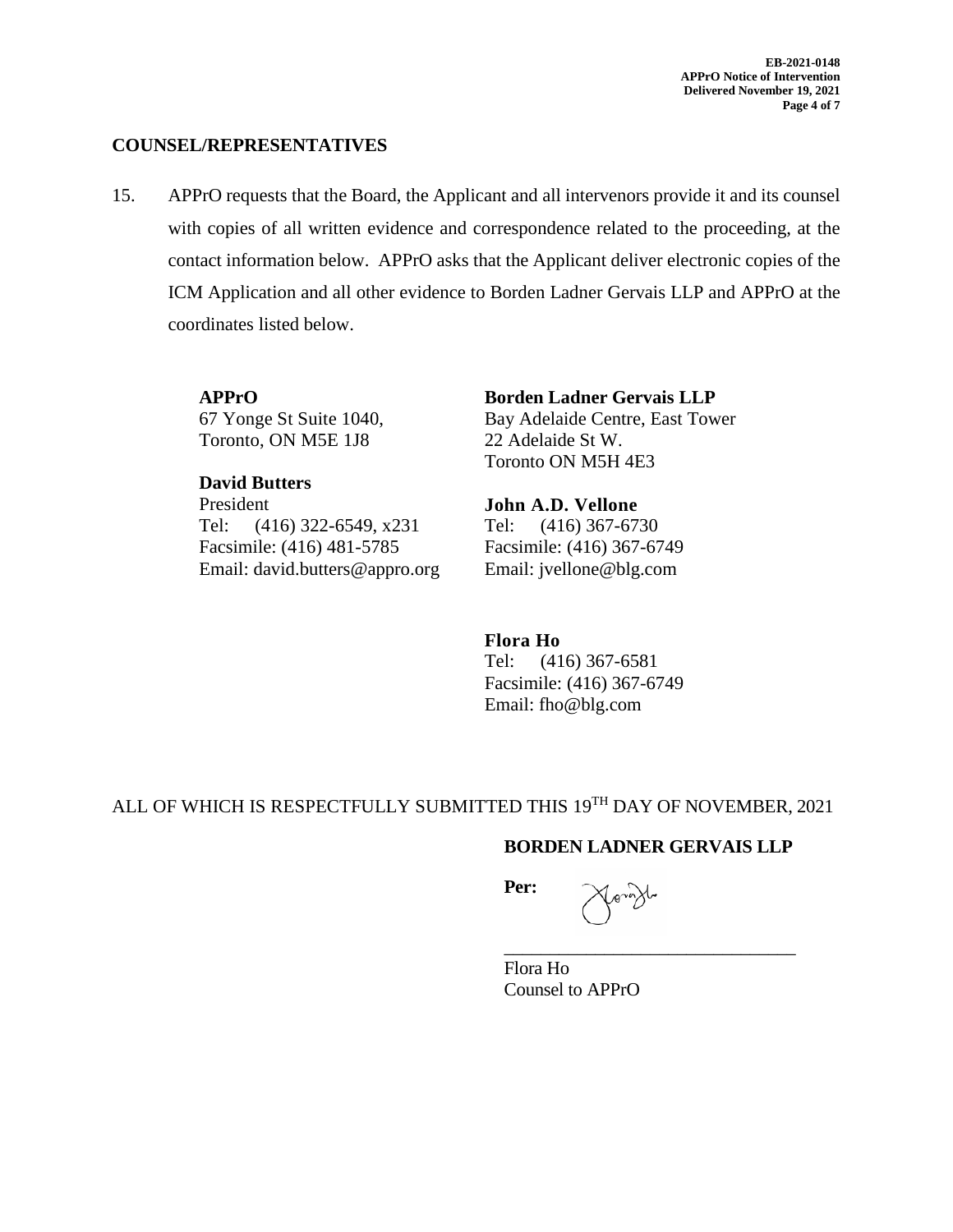# **Attachment 1**

## **The Association of Power Producers of Ontario**

# **Description**

The Association of Power Producers of Ontario ("APPrO") is a non-profit trade and professional organization representing more than 100 companies involved in the generation of electricity in Ontario, including generators and suppliers of services, equipment and consulting services. APPrO is the largest organization of its type in Canada. APPrO was established in 1986 as the Independent Power Producers' Society of Ontario and changed its name to APPrO in 2003.

## **Mandate and objectives**

APPrO's principal objective is the achievement of an economically and environmentally sustainable electricity sector in Ontario that supports the business interests of electricity generators. APPrO's role in the electricity sector is to raise awareness and understanding of its members' concerns with senior decision-makers in government, regulatory bodies and the public at large.

## **Membership and representative constituency**

APPrO currently has about 100 corporate members, who collectively produce more than 95% of the electricity made in Ontario. APPrO's members produce electricity from a range of sources, including natural gas, hydroelectricity, cogeneration, windpower, solar energy, biomass, biogas, nuclear energy and other sources. The total value of assets owned or operated by APPrO members is estimated at more than C\$50 billion, and the total annual sales of electricity by APPrO members exceeds C\$7 billion per year (wholesale value).

## **Programs and activities**

APPrO acts as an advocate for its members. It aims to have a voice on regulatory and policy issues which affect generators in Ontario, including electricity market rules, power procurement processes, the regulation of the natural gas market (both provincially and federally), climate change rules and compliance mechanisms, approval requirements, transmission development, distributed generation, and a number of other issues. APPrO is a leading advocate for public policies and regulatory treatments that it believes will facilitate the development of power generation in the province and assist in the development of a more open and competitive market for power.

APPrO also organizes industry conferences and produces a number of publications. APPrO's magazine, IPPSO FACTO, is an authoritative periodical on the electricity business and policy issues in Canada.